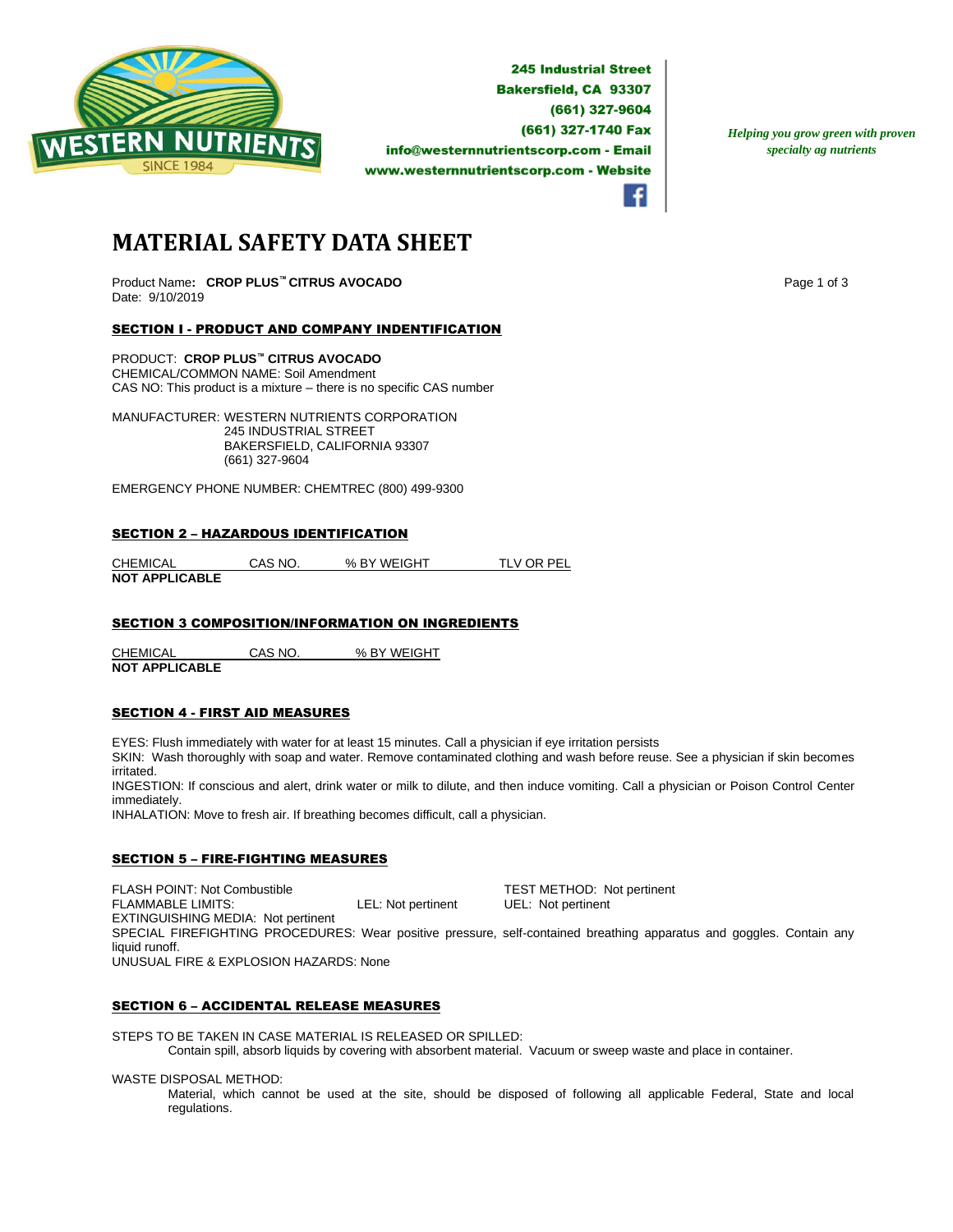

**245 Industrial Street Bakersfield, CA 93307** (661) 327-9604 (661) 327-1740 Fax info@westernnutrientscorp.com - Email www.westernnutrientscorp.com - Website

*Helping you grow green with proven specialty ag nutrients*

Product Name: **CROP PLUS™ CITRUS AVOCADO** Page 2 of 3 Date: 9/10/2019

# **SECTION 7 - HANDLING AND STORAGE**

Store in cool dry area away from children, food, and feed products Protect from freezing Avoid contamination and spills Avoid contact with eyes, skin, and clothing Avoid inhalation Wash hands thoroughly before eating or smoking

# SECTION 8 – EXPOSURE CONTROLS/PERSONAL PROTECTION

EYES: Chemical dust / splash goggles or full-face shield to prevent eye contact. As a general rule, do not wear contact lenses when handling.

SKIN: Impervious gloves and clothes.

RESPIRATORY: Not normally needed. If use generates an aerosol mist or respiratory irritation, use NIOSH-approved dust/mist respirator

VENTILATION: Recommended but no TLV established

OTHER PROTECTIVE EQUIPMENT: Wear clothing consistent for handling and applying fertilizer

## SECTION 9 – PHYSICAL AND CHEMICAL PROPERTIES

APPEARANCE: LIGHT BROWN LIQUID ODOR: MINIMAL VAPOR PRESSURE: N/A PH: 2.5 VAPOR DENSITY (AIR= 1) : <1.0<br>
WATER SOLUBILITY: Complete, Miscible  $\begin{array}{ccc}\n & \text{WAVOLATIVE: WAP} \\
 & \text{VAVAPORATION RATE: Same as water}\n\end{array}$ WATER SOLUBILITY: Complete, Miscible

SPECIFIC GRAVITY: 1.275

**HAZARD RATING:** HEALTH: 1 REACTIVITY: 0 FLAMMABILITY: 0 [0=Insignificant 1=Slight 2=Moderate 3=High 4=Extreme]

## **SECTION 10 - STABILITY AND REACTIVITY**

STABILITY: Stable CONDITIONS TO AVOID: N/A<br>INCOMPATIBILITY: STRONG ACIDS FRAGARIZED HAZARDOUS DECOMPOSITIC HAZARDOUS POLYMERIZATION: Will not occur CONDITIONS TO AVOID: None known

HAZARDOUS DECOMPOSITION PRODUCTS: Not known

#### SECTION 11 – TOXICOLOGICAL INFORMATION

NO DATA AVAILABLE

.

## SECTION 12 – ECOLOGICAL INFORMATION

No data available – non-toxic, no adverse effects